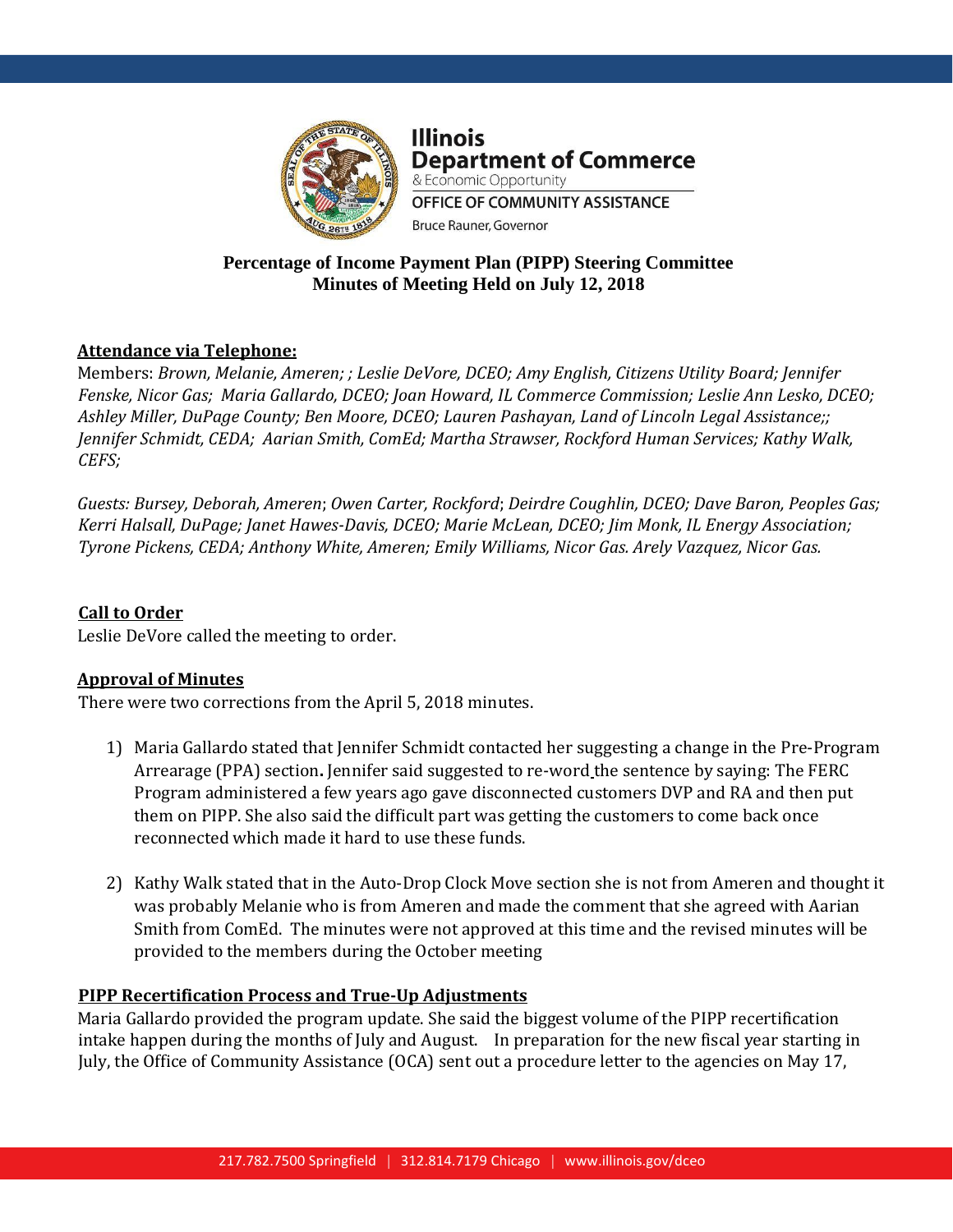2018 laying out the processes. Maria reminded everyone that the processes is triggered by the utility sending the True-Up Advance Notice 60 days before the customer true-up

The STAR system generates two letters, one will go out on day 30 before the true-up occurs to advise the customers they need to contact their local agency to recertify their PIPP eligibility. If the customer does not respond to this letter, a second letter is being sent 15 days before the customer true-up date. The recertification choices are either to remain on PIPP or drop from the program. Maria also stated that if the customer is over income, they will be dropped immediately. These customers who drop prior to October 1<sup>st</sup> can return during their enrollment period and apply for energy assistance.

Maria stated that OCA worked with Kestner Consulting and provided a webinar in May 2018. The webinar offered a refresher to the agencies regarding taking applications and a reminder of few reports available in STARS. She said the STARS User Manual was revised and shared with the agencies and the webinar slides were posted on the OCA Extranet as well as sent via broadcast. Part of the recertification process typically handles a special customer drop coordinated with Kestner Consulting. This is the June 30 Special Manual Drops. It is the population of PIPP combination households that were dropped from one of the PIPP PPUs due to non or missed payments. They can stay on-PIPP on the other PIPP PPU until June 30. These households will be able to come back during their enrollment period and apply for energy assistance. A letter is sent to the customers to inform them about the drop and what they can do. Maria said a total of 265 customers were dropped for this reason within 10 agencies (1% of the PIPP enrolled population).

Ben Moore stated that in the new program year they took the current customers who were enrolled at the end of PY2018, took their current benefits and re-enrolled them in PY2019. He said as the recertification process took place, they are noticing a significant increase in state funding needed as a consequence of higher True-Ups. Some cases are near \$1,000 increases for the year. He requested feedback from utilities and noticed this increase particularly with Ameren's customers.

Melanie Brown said she wasn't aware of these increases but would like examples. She said they struggle with changes when the true-up is fixed for a year. She said if they are choosing a supplier and they are causing an increase cost, it is affecting the customer's budget billing as well. A lot of things could come into play. Ben agreed and said the third-party suppliers was one of the potential answers to look at. He also said he will provide Melanie with a couple of examples. The discussion will continue when more information is gathered

Deborah Bursey stated that she is not a PIPP customer but is on budget billing and she saw a big increase due to the weather.

Jennifer Fenske said they are at a 1% increase based on June factor for the budget plan now. She assumed it is 3 to 4% higher for PIPP customers based on calculations behind the scene.

Joan Howard asked if anyone noticed an increase in gas bills, electric or both. Ben said they just noticed it in the last week and haven't had a chance to research and could not answer that. =

Jen Schmidt said she has been keeping an eye out and noticed there is an increase in both, but the electric is due to space heater usage. She said for the last couple of years she has tracked the average temperature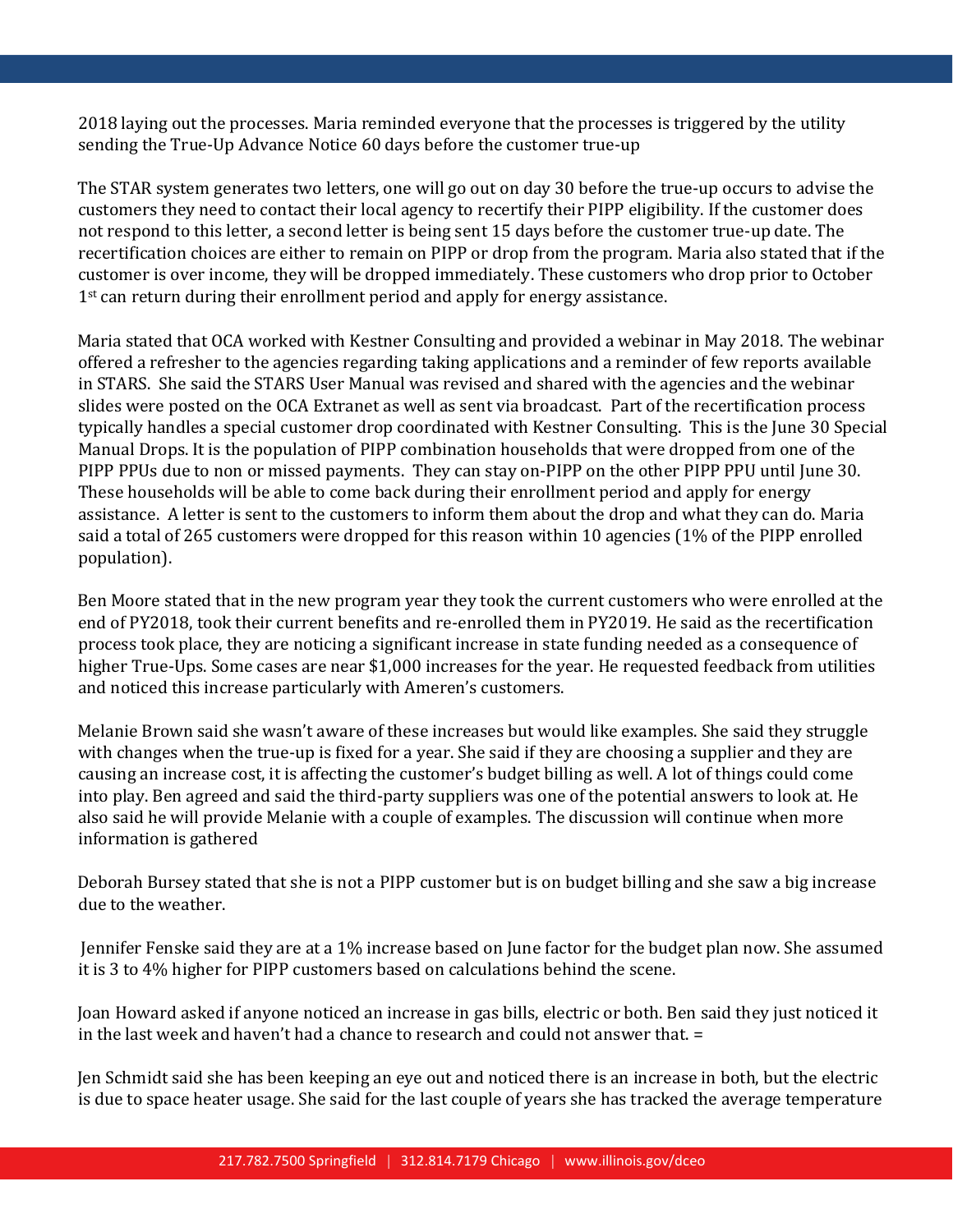every month for Chicago and this winter was significantly colder and longer. Jen said she was expecting a big budget increase than what she is seeing.

Leslie Ann Lesko reiterated what Maria said about recertification and an increase in utility cost. She said she have a breakdown of 71% of the recertification appointments/intake occur during the months of July and August. The other months range anywhere from 8% in November and several months that have only 1% of the total recertification activity.

The LIHEAP Benefit Matrix has been revised to have an overall increase of 23% benefits for all (gas, electric, propane, etc.). It will be talked about more in the upcoming PAC meeting but had to provide the revised benefits to the STARS system in order for the PIPP customers be able to make their choice starting July 1st. The DVP amounts have all increased and they are based on the actual fuel prices. The Reconnection Assistance (RA) maximum benefit amount will be raised from \$750 to \$1,000.

Jennifer Fenske asked if it meant that additional funds will be put back into PIPP to enroll more customers. Jen is concerned with PIPP numbers dropping since PIPP was resumed after it was suspended in PY17. She said they have a lot of customers calling and feel the need for more PIPP funding. Ben said the PIPP allocation will remain the same as previously we over-spent the PIPP budget and almost had to drop some customers but then the program was suspended all together due to the state budget impasse.

### **PIPP Manual Status**

Maria started with the revision of the Energy Assistance Manual merging the LIHEAP and PIPP policies into one document. The group discussed the PY19 PIPP Policy Updates/Clarifications that were sent via email. There were seven points discussed (refer to the emailed document).

Martha pointed out that the start of the True-Up Adjustment (#3) benefit is available in October not in July.

Leslie Ann Lesko made a correction in #6 stating that the word "not" should have been added in line three reading as: *pre-program arrearage that cannot be addressed in the PIPP by the Arrearage Reduction.* Then it was agreed that it should be re-worded. The main thing is there should be a definition of Non-Service Related Charges in the manual/policy and the customers are responsible for the NSR charges.

Maria asked to email her any other additions/clarifications that is needed in the manual.

Melanie said she thought it was a good start to further define the NSR charges but want to also include the Non-Sufficient Funds charges as a customer payment can be returned and end up in charges. It was suggested to add Non-Sufficient Funds charges as part of NSR charges

### **Letter Changes**

Maria indicated that OCA and a small group of LAAs. They revised a total of eight letters to make them more customer friendly. They were re-worded with simple sentences so the customer could better understand. Maria said they are coordinating with Kestner Consulting, Inc. to deploy the changes in STARS. A broadcast will be sent to the agencies when the letters updates become available.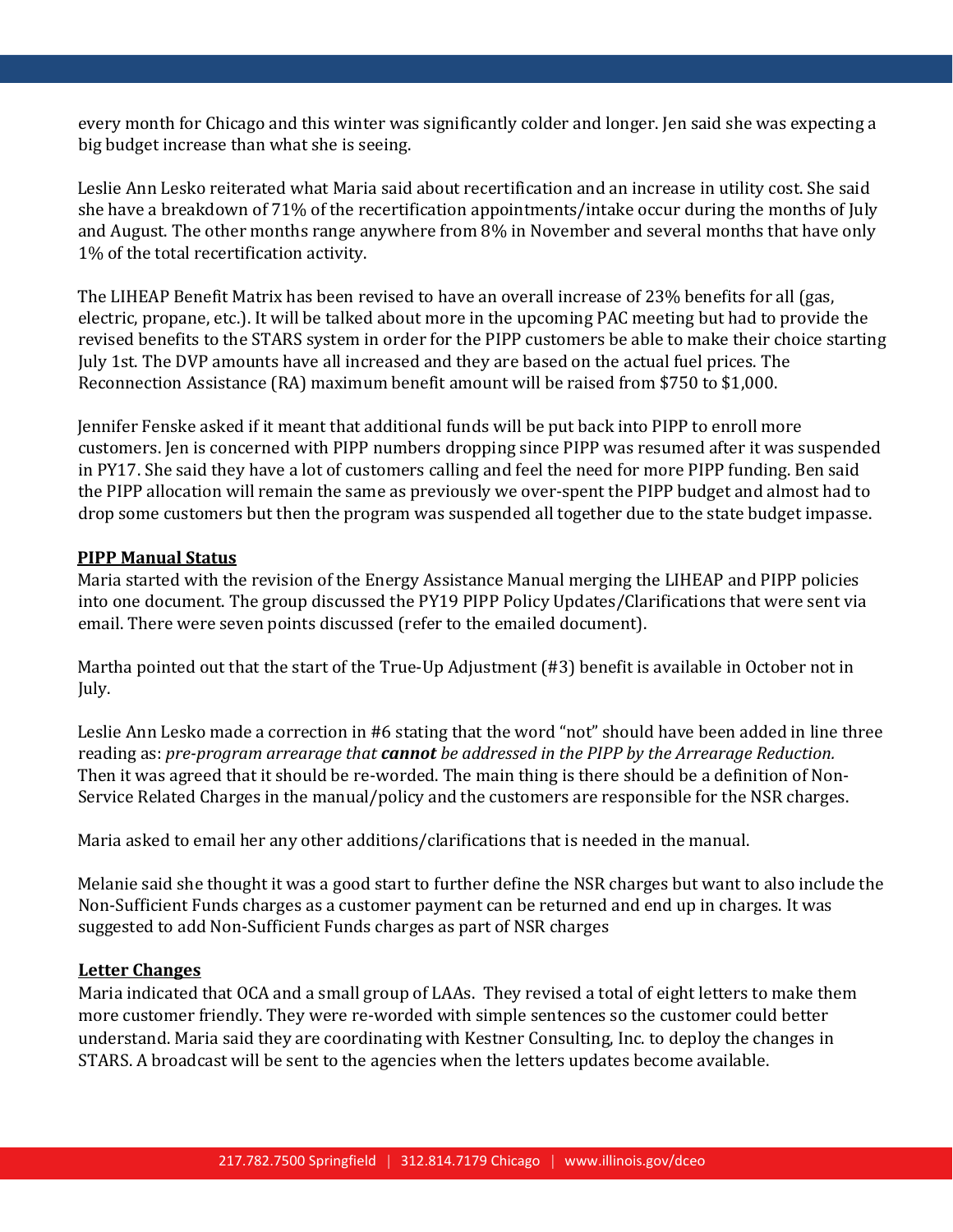Leslie DeVore said the letter templates will be sent out to the agencies so they can see and be familiar with the changes.

### **Fiscal Update**

Ben provided an update about the state LIHEAP grant processing needed to pay PIPP benefits in the new fiscal year. He said they have not been executed yet but are at a better status than last year. They have sent out eleven of the agreements to the grantees to sign hoping they will be executed by the middle of August. He also wanted the utilities to be aware that payments for the beginning of this program so far will be delayed because of the grants.

Leslie said hopefully a Notice of Funding Opportunity (NOFO) for Knox county will be posted next week. She said for the last couple of years they couldn't provide funding because of issues experienced with the local agency. The goal is to reinstate PIPP in Knox county once a new provider is selected.

### **Other Business**

Melanie wanted to know if there is going to be more discussion about budget billing increases. She just learned on a regulatory call that there was a recent report from the Office of Retail Market Development (ORMD) that there is data that analyze the impact of choice on the residential customers on the electric side and for Ameren, it stated that customers enrolled with a supplier pay on average 1.3 cents a kilowatt an hour more than Ameren's customers, which amounted to \$89 million. She also said it did not say anything about low income separation and wonder what can be done to help the energy assistance customers. Melanie asked if it was a good idea to freeze the budget billing for the PIPP customer for twelve months because there are so many things that can change that they have no control over like the customer's ability to choose a supplier or their usage or the weather patterns.

Jim Monk said the topic of customer choice was for every residential customer including low income customers. This was a pretty hot topic this spring in the legislature session and the Attorney General's Office had some legislation and it was highly controversial especially on the part of alternative suppliers. He said the bill did not pass but the Illinois Commerce Commission (ICC) suggested to the utilities that they put a price to compare on their bill. He was sure Ameren and ComEd was going to do it. Jim said they were going to compare on the bill so the customers would know the difference between the utility default price is and what might be offered to them by an alternative retail supplier.

Melanie again asked if there was something from a specific PIPP perspective that could be done that would help educate or alleviate some of the True-Ups that are surprising in the end. Leslie DeVore has a proposal that she is going to discuss with her staff. She said they are just now seeing all the increases in the PIPP recertification amounts. She also said she is thinking they will send customer samples to each utility for them to further investigate, gather all the information and send it to the group and come together for a special meeting to discuss the results

Mindy said since this all got started, she just looked and saw a third of her agency's PIPP recertification customers are paying nine cents a kilowatt hour for their electric that are enrolled with an alternative retail supplier. She saw a budget bill go from \$89 to \$122 a month. She also stated that she feels this is part of the problem and everyone agreed.